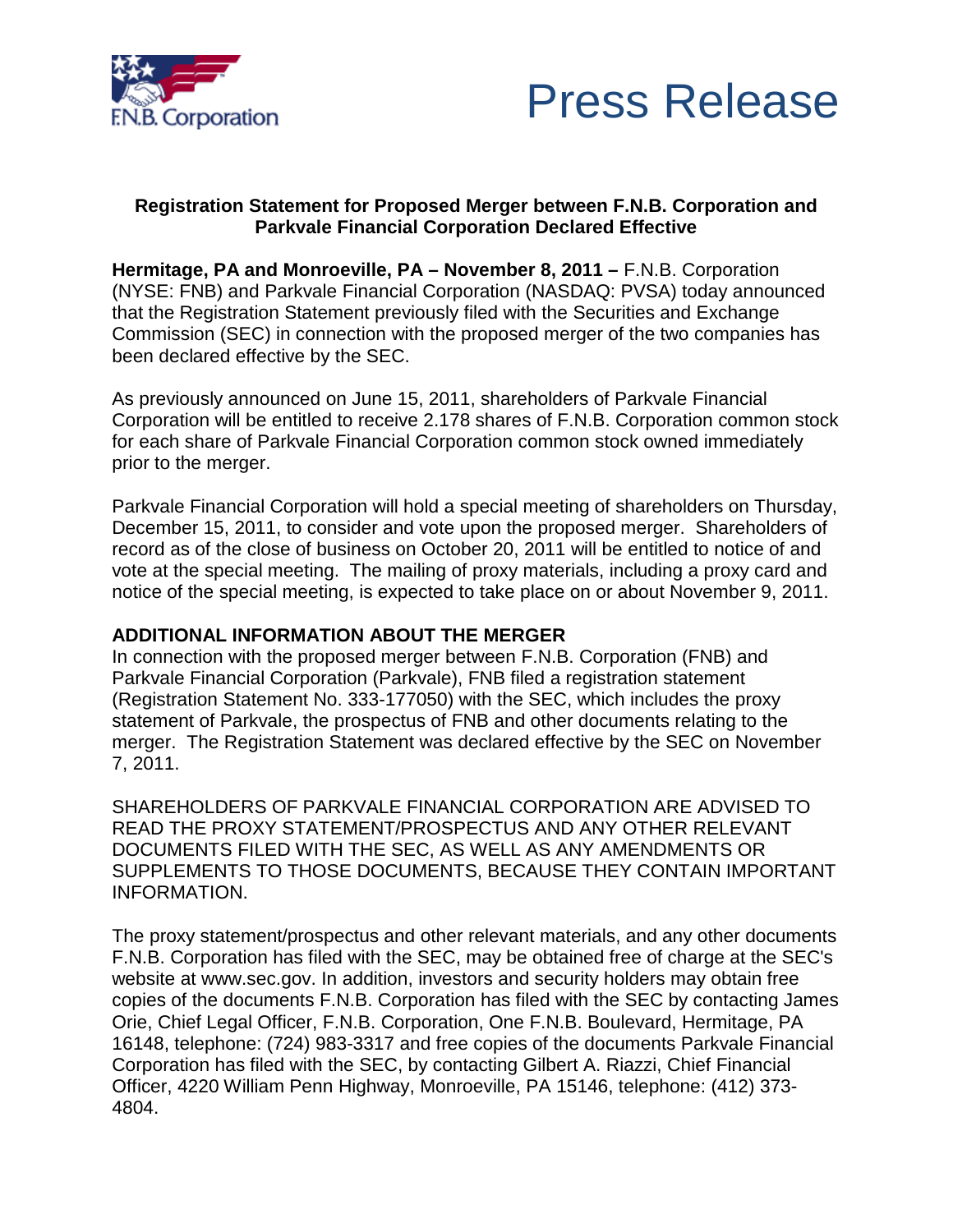F.N.B. Corporation, Parkvale Financial Corporation and their respective directors, executive officers and other members of their management and employees may be deemed to be participants in the solicitation of proxies from shareholders of Parkvale Financial Corporation in connection with the proposed merger. Information concerning such participants' ownership of Parkvale Financial Corporation common stock is set forth in the definitive proxy statement/prospectus relating to the merger which was filed by Parkvale Financial Corporation on November 7, 2011. This communication does not constitute an offer of any securities for sale.

#### **About F.N.B. Corporation**

F.N.B. Corporation, headquartered in Hermitage, PA, is a diversified financial services company with total assets of \$9.95 billion. F.N.B. Corporation is a leading provider of commercial and retail banking, leasing, wealth management, insurance, merchant banking and consumer finance services in Pennsylvania and Ohio, where it owns and operates First National Bank of Pennsylvania, First National Trust Company, First National Investment Services Company, LLC, F.N.B. Investment Advisors, Inc., First National Insurance Agency, LLC, F.N.B. Capital Corporation, LLC, Regency Finance Company and F.N.B. Commercial Leasing. It also operates consumer finance offices in Kentucky and Tennessee.

The common stock of F.N.B. Corporation trades on the New York Stock Exchange under the symbol "FNB" and is included in Standard & Poor's SmallCap 600 Index with the Global Industry Classification Standard (GICS) Regional Banks Sub-Industry Index. Investor information is available on F.N.B. Corporation's Web site at www.fnbcorporation.com.

#### **About Parkvale Financial Corporation**

Parkvale Financial Corporation, headquartered in Monroeville, PA conducts business in the greater Tri-State area through 47 full-service offices, with 40 offices in Allegheny, Beaver, Butler, Fayette, Washington and Westmoreland Counties of Pennsylvania, two branches in West Virginia and five branches in Ohio. With total assets of \$1.8 billion at June 30, 2011, Parkvale was the eighth largest financial institution headquartered in the Pittsburgh metropolitan area and the eighth largest financial institution in western Pennsylvania.

# # #

## **Analysts & Institutional Investor Contact**

**F.N.B. Corporation** Cynthia Christopher christoc@fnb-corp.com 724-983-3429 724-815-3926 (cell)

> **Media Contact F.N.B. Corporation** Jennifer Reel reel@fnb-corp.com 724-983-4856 724-699-6389 (cell)